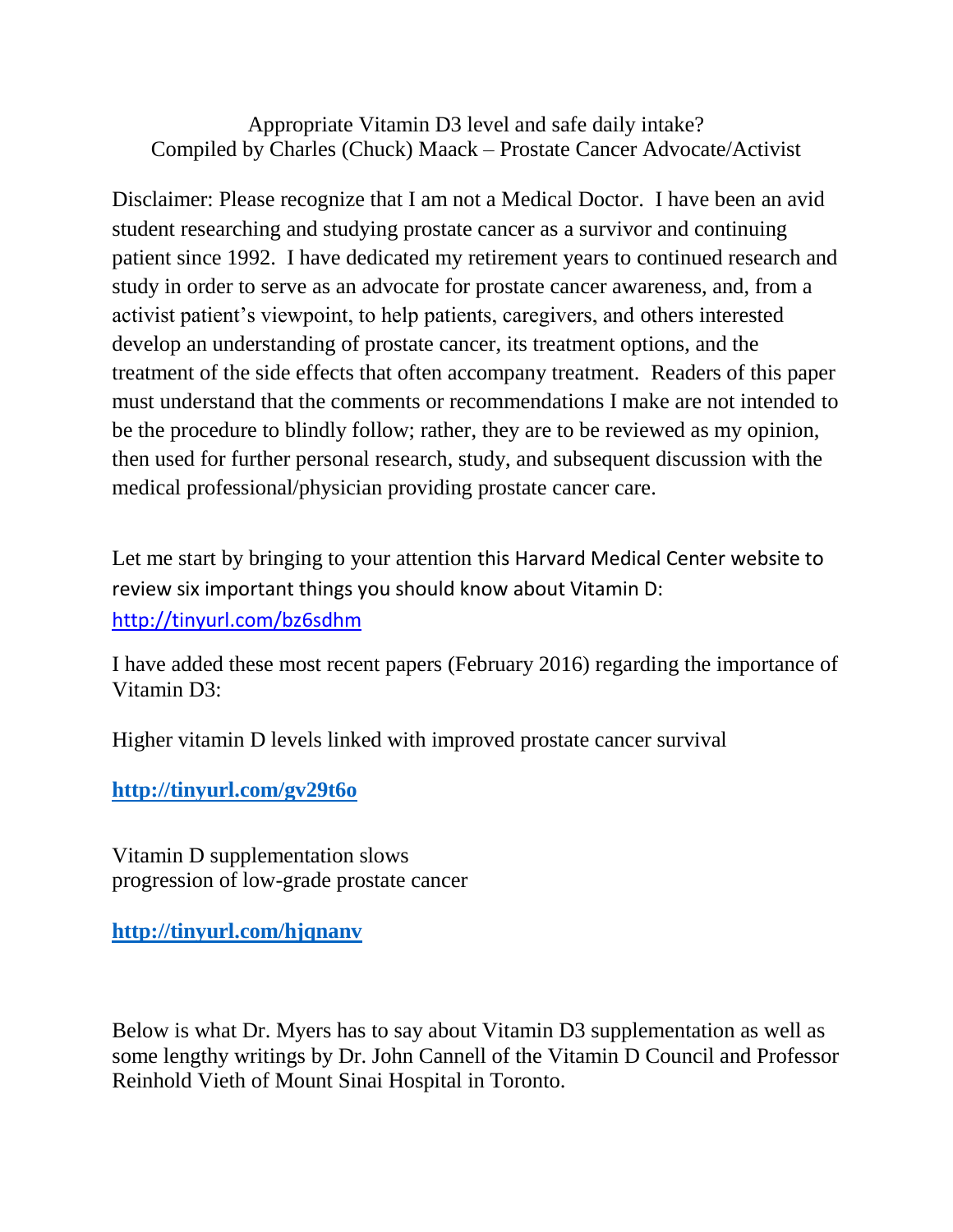Note that Dr. Myers specifically remarks that the Vitamin D3 level should be within a "broad range" of 50-100ng/ml. That's his "broad range" spread. He assigns his patients specific goals, and for most that goal is in the 65ng/ml-75ng/ml range with total Vitamin D3 intake of up to 10,000 IU daily to reach that range. **IMPORTANT TO REMEMBER: According to the following, the accuracy of laboratory readings of 25-hydroxy Vitamin D levels are faulty. When determining a more "true" 25-hydroxy Vitamin D level, subtract approximately 20% from the laboratory result. See:**

# **<http://www.ncbi.nlm.nih.gov/pubmed/19756833>**

**Accordingly, we should strive for a laboratory 25-hydroxy Vitamin D level between 75ng/ml to 94ng/ml in order to have reached a "true" range between 60ng/ml and 75ng/ml.**

# **ALSO IMPORTANT TO REMEMBER: Increased Vitamin D3 intake should be accompanied by regular monitoring of blood serum 25-hydroxy Vitamin D, blood serum and urine calcium levels, and parathyroid hormone level.**

Men with deficiency in Vitamin D levels can experience Erectile Dysfunction issues. From:<http://onlinelibrary.wiley.com/doi/10.1111/jsm.12661/abstract>

"Our study shows that a significant proportion of ED patients have a vitamin D deficiency and that this condition is more frequent in patients with the arteriogenic etiology. Low levels of vitamin D might increase the ED risk by promoting endothelial dysfunction. Men with ED should be analyzed for vitamin D levels and particularly to A-ED (arteriogenic ED) patients with a low level a vitamin D supplementation is suggested,"

Men experiencing ED should include having their 25-hydroxy Vitamin D level checked. A level of at least 50ng/ml should be attained, and for men having been treated for prostate cancer, a preferred level should be within the range of 60ng/ml to 75ng/ml. If deficient, total daily intake of Vitamin D3 as supplement should likely be between 6000 IU to 7000 IU, and once the desired level is attained, likely 5000 IU total daily will maintain that level, though men should continue to periodically have their 25-hydroxy Vitamin D level checked to make sure.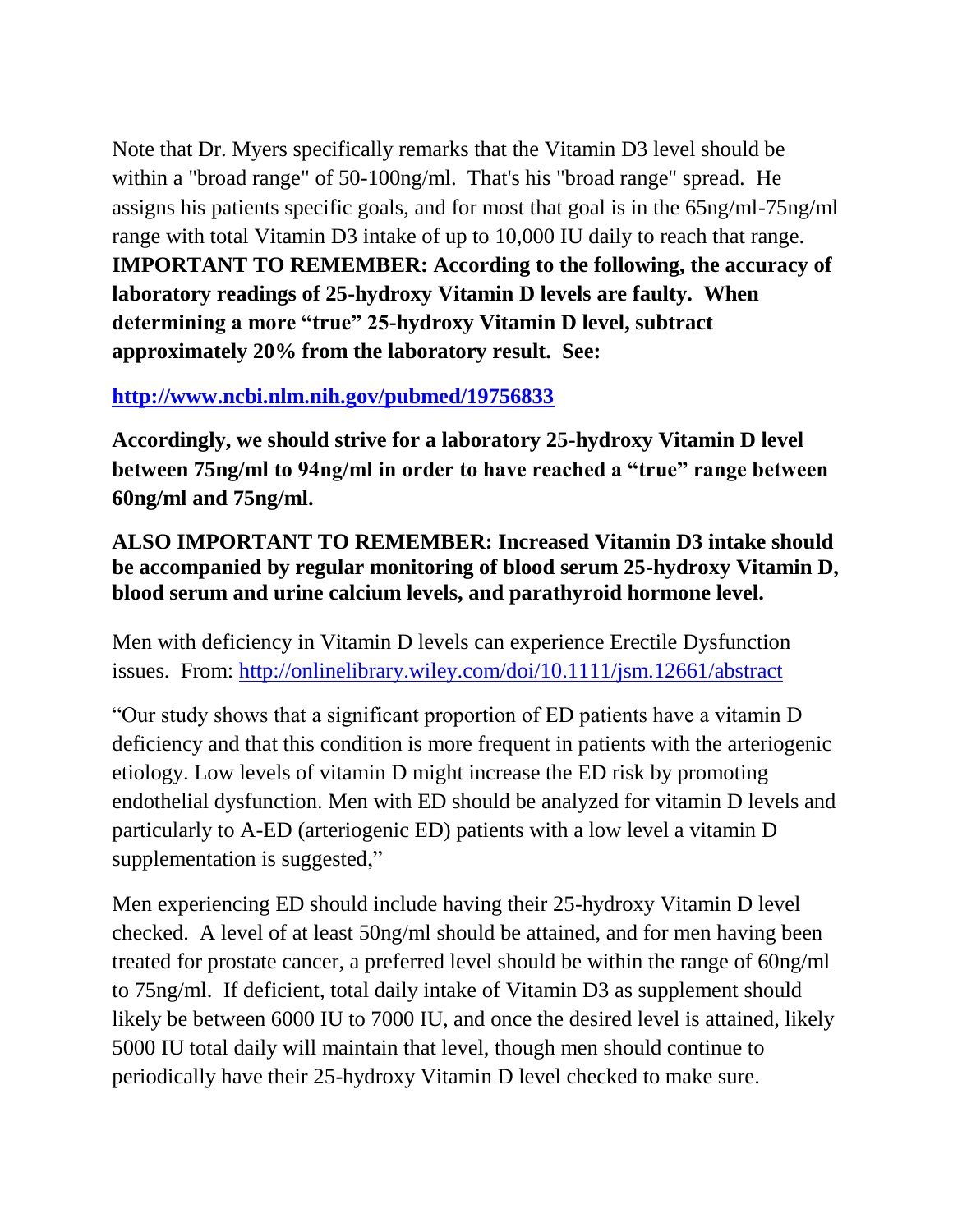Another understanding to keep in mind is that there are several reports in the literature stating that Vitamin D2/ergocalciferol is 2–3 times LESS EFFECTIVE than Vitamin D3/cholecalciferol and remains active for a shorter time. Accordingly, when purchasing Vitamin D as a supplement, you should check the container to be sure the Vitamin D being purchased is Vitamin D3/cholecalciferol; NOT ergocalciferol.

Since there have been varying reports of Dr. Myers recommendations regarding appropriate 25-hydroxy Vitamin D (25(OH)D), and particularly since his recent book "Beating Prostate Cancer: Hormonal Therapy & Diet" erroneously stated on page 158 his recommendation that the level be 50-80nmol/L, I asked him for clarification. Here is his reply:

"The book is a typo. We use a broad goal of 50-100ng/ml. Most of what has been reported as Vitamin D toxicity is really toxicity from excessive calcium intake. From what I have seen, 25-hydroxyvitamin D appears to be very safe by itself. Clearly the literature is evolving rapidly and the direction is **(Note the following words:)** toward higher levels being also safe. In certain settings, hypercalcemia is quite unlikely. For example, in men on Zometa, it is hard to keep the calcium in the normal range - it all to easily slips into an abnormally low range, triggering hyperparathyroidism."

Interesting information I found during an internet search were these effects that can occur with Vitamin D deficiency: In mammals, a deficiency can cause bone problems such as rickets (osteomalacia), skeletal deformities, metabolic bone disease, osteoporosis, accelerated bone turnover rate, swollen wrists or ankles, and other problems such as muscle weakness, improper gonadal function, hypocalcemic seizures, decreased memory and learning, and possibly the winter blues. A Life Extension Foundation paper remarked: "A study conducted by an international team of researchers, published in the July 12, 2010 issue of the American Medical Association journal *[Archives of Internal Medicine](http://archinte.ama-assn.org/)*, found a greater risk of cognitive decline in older individuals with vitamin D insufficiency compared to those with sufficient levels." It was also interesting to learn that hippocampal levels of mRNA's for both vitamin D receptor and calcium binding protein are reduced in patients with Alzheimers.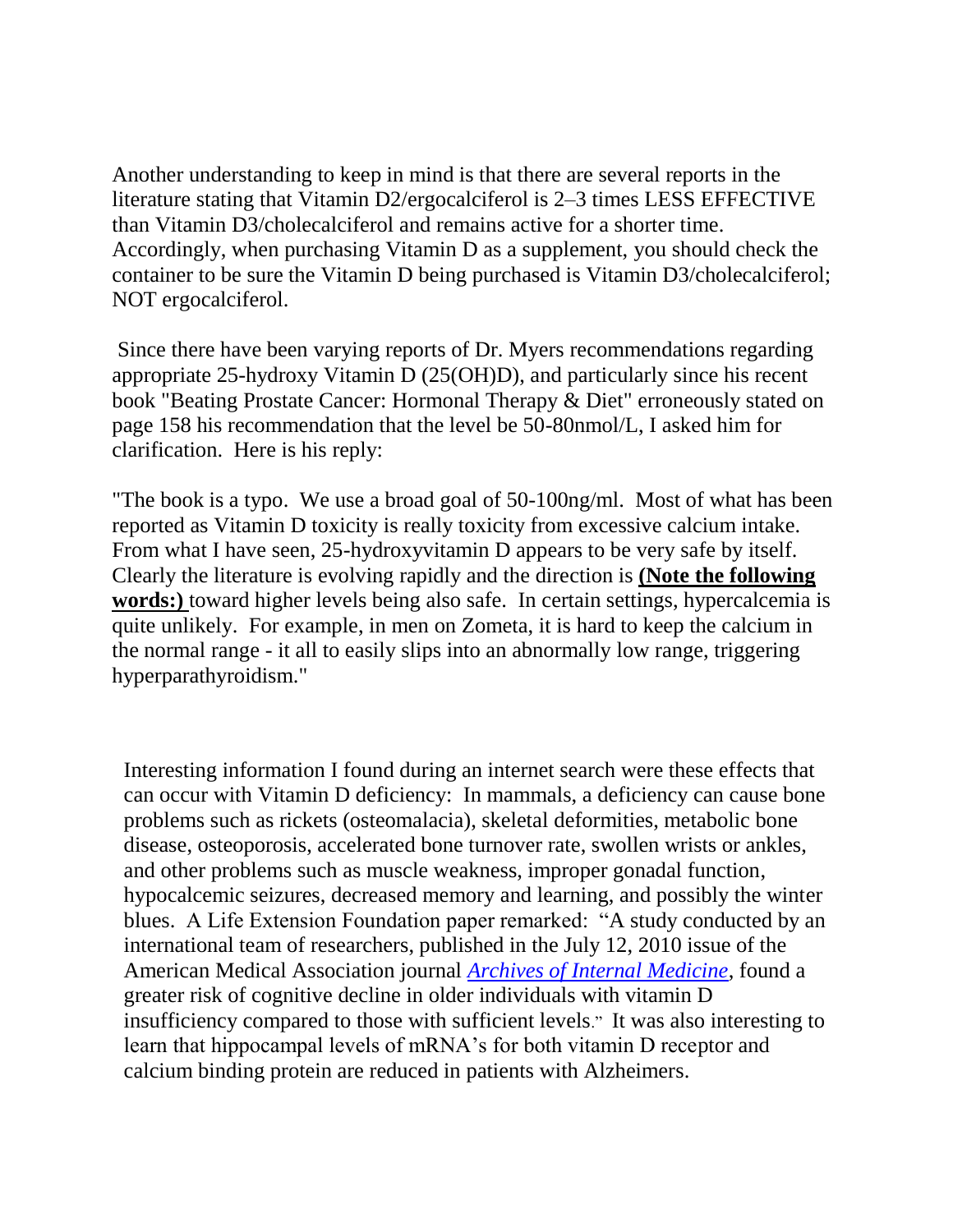### **New study suggests vitamin D deficiency linked to increased stroke risk**

On February  $2<sup>nd</sup>$ , (2012) researchers at the University of Alabama announced that sunlight is inversely associated with stroke: the more sunlight the fewer strokes. The authors also commented on the poor wisdom of avoiding all sunlight; that is, they implied the dermatologists have done us harm.

### [Lack of Sunlight May Raise Stroke Risk](http://vitamindcouncil.us2.list-manage1.com/track/click?u=f545cba30e1f9697fddbe8acb&id=b9727a867b&e=ca8b722883)

Strokes are the third leading cause of death in the USA, but the leading cause of disability. High blood pressure is the single most important modifiable medical risk factor, but inflammation (as measured by CRP) and diabetes are major medical risk factors as well. Blacks are twice as likely as Whites to suffer a stroke, even after scientists account for all the socioeconomic and medical risk factors. Why do so many more Blacks die from strokes as Whites?

It is not vitamin D, according to Dr. Erin Michos and colleagues in a paper just published in the journal *Nutrition***.** However, the researchers found that vitamin D levels were a major risk factor for Whites but not for Blacks. Whites with low vitamin D levels (<15 ng/ml) had a threefold higher risk for stroke compared to Whites with higher levels. This is one of those studies where they collected blood in the late 1980s and early 1990s, froze it, and then waited to see who died of what and when over the next 14 years.

[Michos ED, et al. 25-Hydroxyvitamin D deficiency is associated with fatal stroke](http://vitamindcouncil.us2.list-manage.com/track/click?u=f545cba30e1f9697fddbe8acb&id=df2dcd0320&e=ca8b722883)  [among whites but not blacks: The NHANES-III linked mortality files. Nutrition.](http://vitamindcouncil.us2.list-manage.com/track/click?u=f545cba30e1f9697fddbe8acb&id=df2dcd0320&e=ca8b722883)  [2012 Jan 18. \[Epub ahead of print\]](http://vitamindcouncil.us2.list-manage.com/track/click?u=f545cba30e1f9697fddbe8acb&id=df2dcd0320&e=ca8b722883)

And here is a bundle of information regarding Vitamin D3 with trials conducted by a variety of physicians and scientists:

# **Potential Immune Benefits of Strong Vitamin D Status in Healthy Individuals**

<http://www.sciencedaily.com/releases/2013/03/130320212824.htm>

#### **Vitamin D may help treat prostate cancer**

22 Nov 2004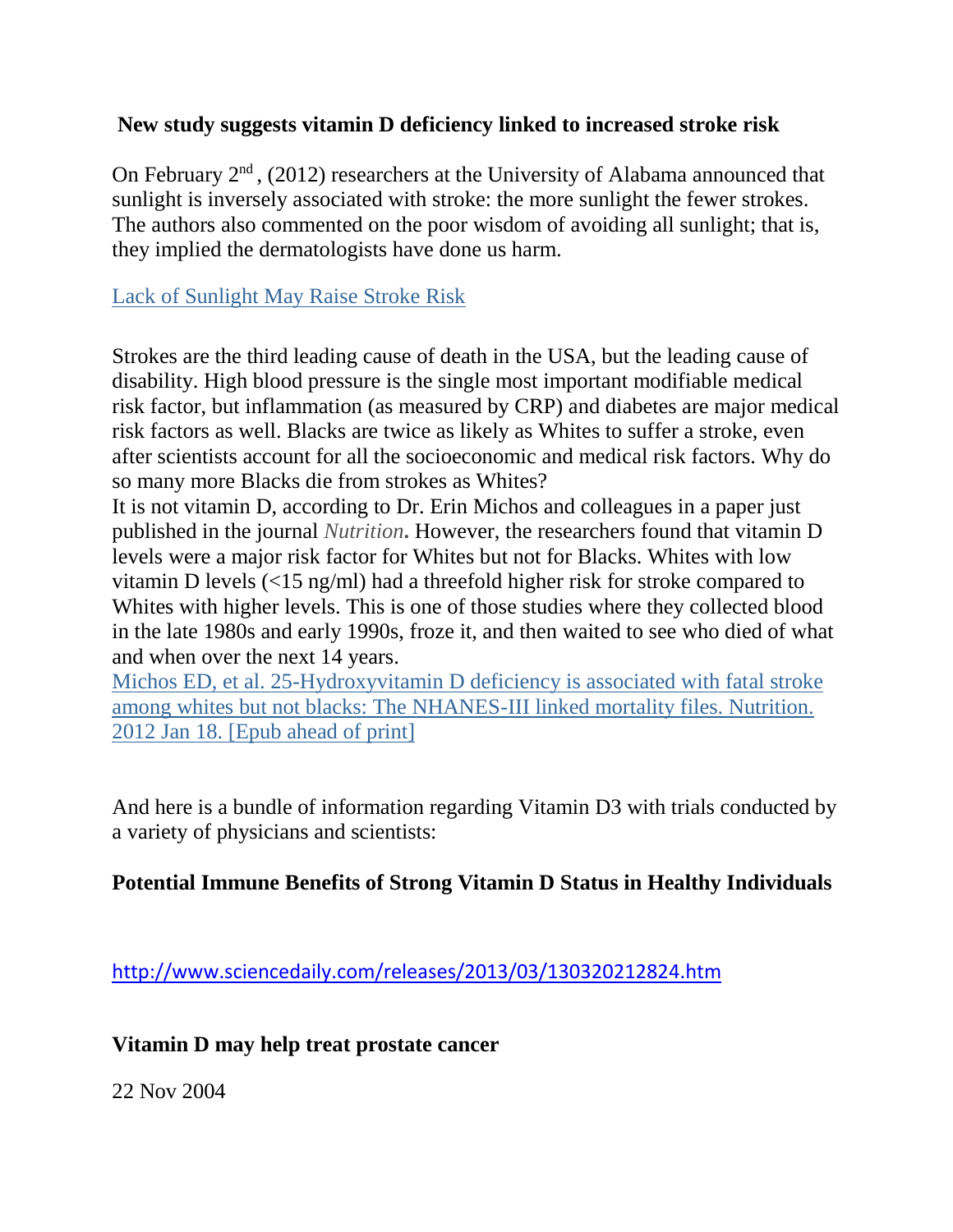Oliver Wendell Holmes, Sr, the eminent 19th-century physician and poet, once admonished doctors saying, "Beware how you take away hope from another human being." Thanks to a discovery announced last week, millions of hopeless men around the world suffering from advancing [prostate cancer](http://eu.xmts.net/76056) now have reason for hope. A presentation at the conference on vitamin D and cancer, sponsored by the National Institutes of Health and the National Cancer Institute, gave them reason to hope. A group from the University of Toronto reported the first human trials of a deltanoid (vitamin D compound) that appear to both help fight [prostate](http://eu.xmts.net/76056)  [cancer](http://eu.xmts.net/76056) and to fight that cancer without causing any side effects.

This year, about 400,000 American men will learn they have prostate cancer, making it the leading cancer among men. Early diagnosis is important as surgery or radiation can be curative. Early diagnosis is helped by measuring PSA, a blood marker for possible prostate cancer. If a biopsy is positive, then surgery or radiation leads to falling PSA levels and hope for a cure. After such treatment, urologists then use PSA as a marker for tumor reoccurrence and progressive disease. If the treatment is not curative and the cancer continues to grow, the PSA often goes up again leading to castration, either surgical or chemical. Then the PSA often falls again indicating a remission. Castration can delay the cancer from spreading for several years, but then, if the cancer grows again, the PSA again marches steadily upwards and treatment options become quite limited, leading to hopelessness. Throughout the battle with prostate cancer, PSA is the standard clinical marker for progressive disease. This year, thousands of American men go down the hopeless road marked by progressive rises in PSA. About 40,000 will die, making prostate cancer the second leading cancer killer of American men.

Dr. Woo and his colleagues in Toronto have finally given these men and their families reason to hope. The senior investigator of the study, Dr. Reinhold Vieth, presented the first human trial of cholecalciferol ever reported in any cancer, as well as the best clinical results of any vitamin D compound ever tested in any human cancer. Woo, Vieth and colleagues studied **15 men with biopsy proven [prostate cancer](http://eu.xmts.net/76056)** who had **undergone surgery or radiation** but who had started down that hopeless road marked by **three progressive increases in PSA levels.** The researchers gave all the patients **2,000 units of cholecalciferol (the plain, cheap, simple, natural, available at any health food store, form of vitamin D) every day for up to 21 months.** In the majority of men, **their PSA either went down or stopped going up, suggesting their [prostate cancer](http://eu.xmts.net/76056) either started to regress or remained quiescent!**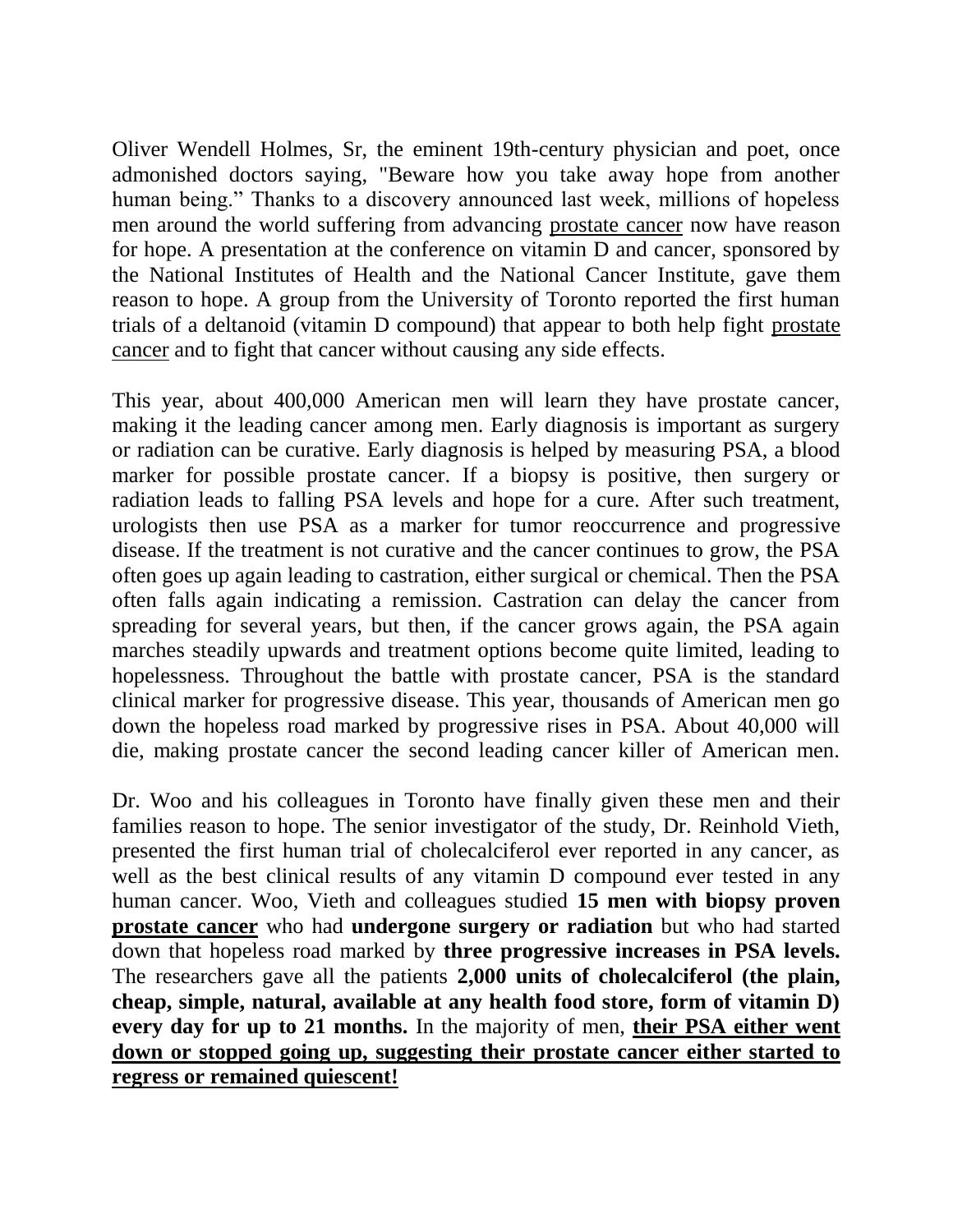The Toronto researchers found evidence of a clinical response in **14 of the 15 men** as confirmed by a **prolongation of their PSA doubling time**. What's more, none of the men had any side effects, of any kind. Again, this is the best result yet obtained for any vitamin D compound in any human cancer trial. For example, let's compare Vieth's result to any earlier trial of a vitamin D compound reported by a Stanford University Group in 1998. The Stanford group gave a very different form of vitamin D [activated vitamin D (calcitriol), a dangerous form of vitamin D known to cause high blood and urine calcium] to seven men in the same stage of prostate cancer. They also used PSA as a marker of tumor responsiveness. After getting the calcitriol, the PSA of the men continued to increase, although more slowly. One of the patients showed a transient decrease in PSA but he had to be withdrawn from the study due to side effects from calcitriol. **Unlike the Toronto study, none of the Stanford patients showed a prolonged flattening or a prolonged decrease in their PSA.** All of the Stanford patients developed side effects such as high urine calcium, and one developed a kidney stone.

[http://www.ncbi.nlm.nih.gov/entrez/query.fcgi?cmd=Retrieve&db=pubmed&dopt](http://www.ncbi.nlm.nih.gov/entrez/query.fcgi?cmd=Retrieve&db=pubmed&dopt=Abstract&list_uids=9598513)  $=$ Abstract&list uids=9598513

(See end of document for this reference  $(\# 1)$  & its abstract)

Therefore, the University of Toronto beat Stanford University, hands-down. Moreover, they did so with much lower comparable doses of deltanoids (deltanoids are a generic term for vitamin D compounds). The Stanford group gave increasing doses of the most potent and most dangerous deltanoid (the steroid hormone, calcitriol). They gave as much as the patients could tolerate until their urine calcium got too high. The Toronto group gave a fixed low dose (2,000 units) of the prehormone, cholecalciferol, a very safe compound **that never causes high calcium in the doses used. In fact, the lowest dose of cholecalciferol known to cause high blood calcium is more than 20,000 units.** Therefore, the Toronto group got better results with one-tenth the comparable dose of deltanoids! Vieth wanted to use more cholecalciferol but widespread ignorance about the physiology and pharmacology of vitamin D remains and he could not get adequate dosing past the various review committees.

[http://www.ncbi.nlm.nih.gov/entrez/query.fcgi?cmd=Retrieve&db=pubmed&dopt](http://www.ncbi.nlm.nih.gov/entrez/query.fcgi?cmd=Retrieve&db=pubmed&dopt=Abstract&list_uids=10232622)  $=$ Abstract&list uids=10232622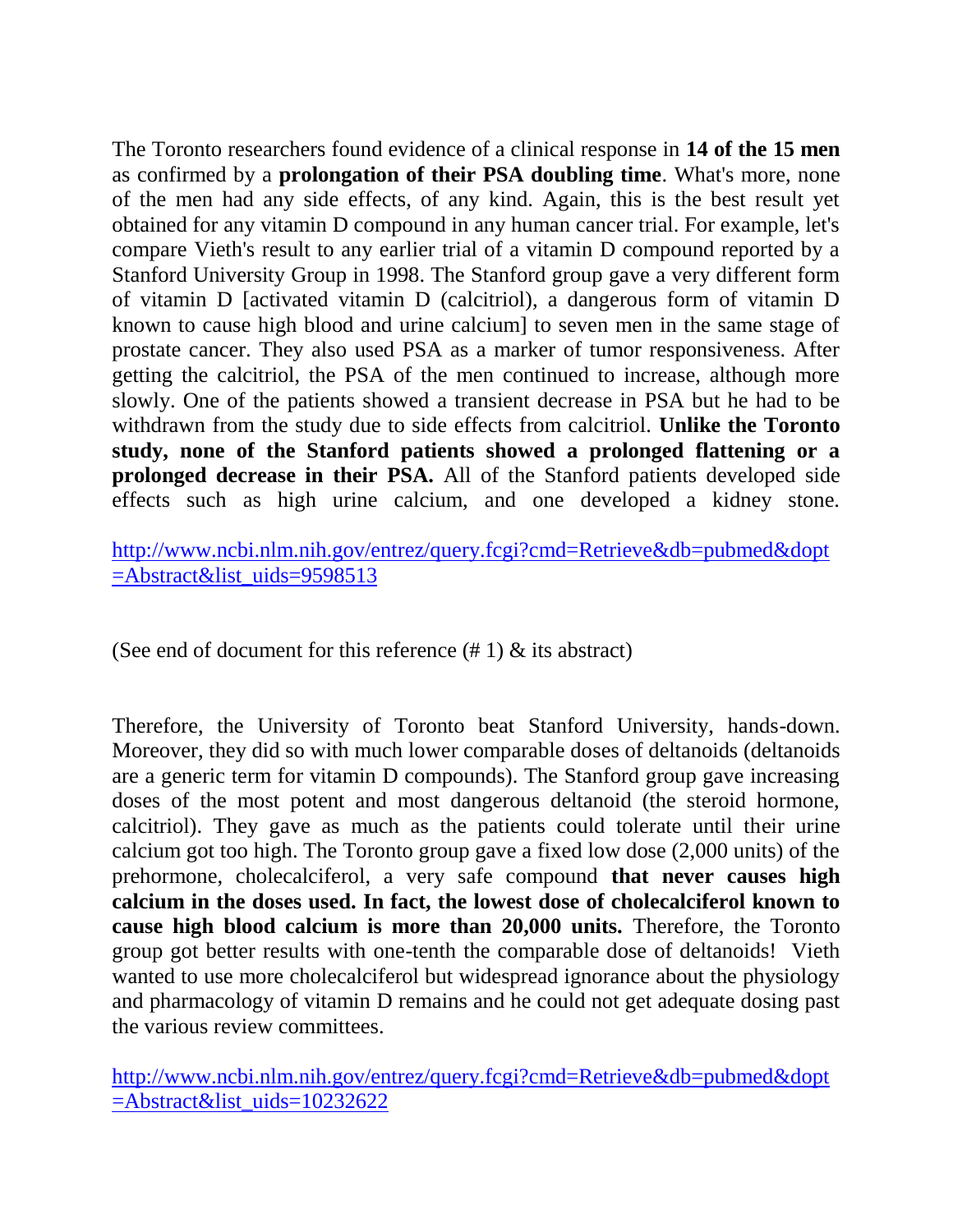(See end of document for this reference  $(\# 2)$  & its abstract)

In fact, 2,000 units of cholecalciferol a day will raise the "average" calcidiol [25(OH)D] level **to about 40 ng/ml, now considered by most authorities to be the lower limit of adequate vitamin D nutrition.** "Average" means half above and half below, which also means 50% of the Toronto men were still below 40 ng/mls; that is, one-half of the Toronto men with prostate cancer may still have been vitamin D deficient after treatment. Robert Heaney proved that adequate treatment of vitamin D deficiency **requires about 4,000 units of vitamin D every day**. **Said another way, it takes 4,000 units of cholecalciferol to assure that 97.5 % of healthy subjects will become vitamin D replete.** 

[http://www.ncbi.nlm.nih.gov/entrez/query.fcgi?cmd=Retrieve&db=pubmed&dopt](http://www.ncbi.nlm.nih.gov/entrez/query.fcgi?cmd=Retrieve&db=pubmed&dopt=Abstract&list_uids=12499343)  $=$ Abstract&list\_uids=12499343

(See end of document for this reference  $(\# 3)$  & its abstract)

[http://www.ncbi.nlm.nih.gov/entrez/query.fcgi?cmd=Retrieve&db=pubmed&dopt](http://www.ncbi.nlm.nih.gov/entrez/query.fcgi?cmd=Retrieve&db=pubmed&dopt=Abstract&list_uids=11157326)  $=$ Abstract&list uids=11157326

(See end of document for this reference  $(\# 4)$  & its abstract)

Given these results, what would evidence based medicine have us do? (Evidence based medicine is a new mantra which decries doctors from any treatment that is not rigorously scientifically proven). The evidence based medicine folks say one open study of 15 patients is hardly rigorous proof (the Vitamin D Council agrees); more trials are needed (the Vitamin D Council agrees); falling PSA does not prove the tumor is regressing (the Vitamin D Council agrees) and Vieth's study has only been presented, not published and should be viewed with scepticism (the Vitamin D Council agrees). Finally, the evidence based medicine folks say that doctors should not give cholecalciferol to prostate cancer patient until rigorously conducted scientific trials prove vitamin D helps cure prostate cancer. That is, the evidence based medicine folks say urologists should allow prostate cancer patients to die before treating them with cholecalciferol. The Vitamin D Council disagrees and we know some plaintiff attorneys who disagree as well.

You see, the question is not "Should men with [prostate cancer](http://eu.xmts.net/76056) be treated with vitamin D?" The question is, "Should men with prostate cancer be allowed to die vitamin D deficient?" The evidence based medicine folks say they should. We say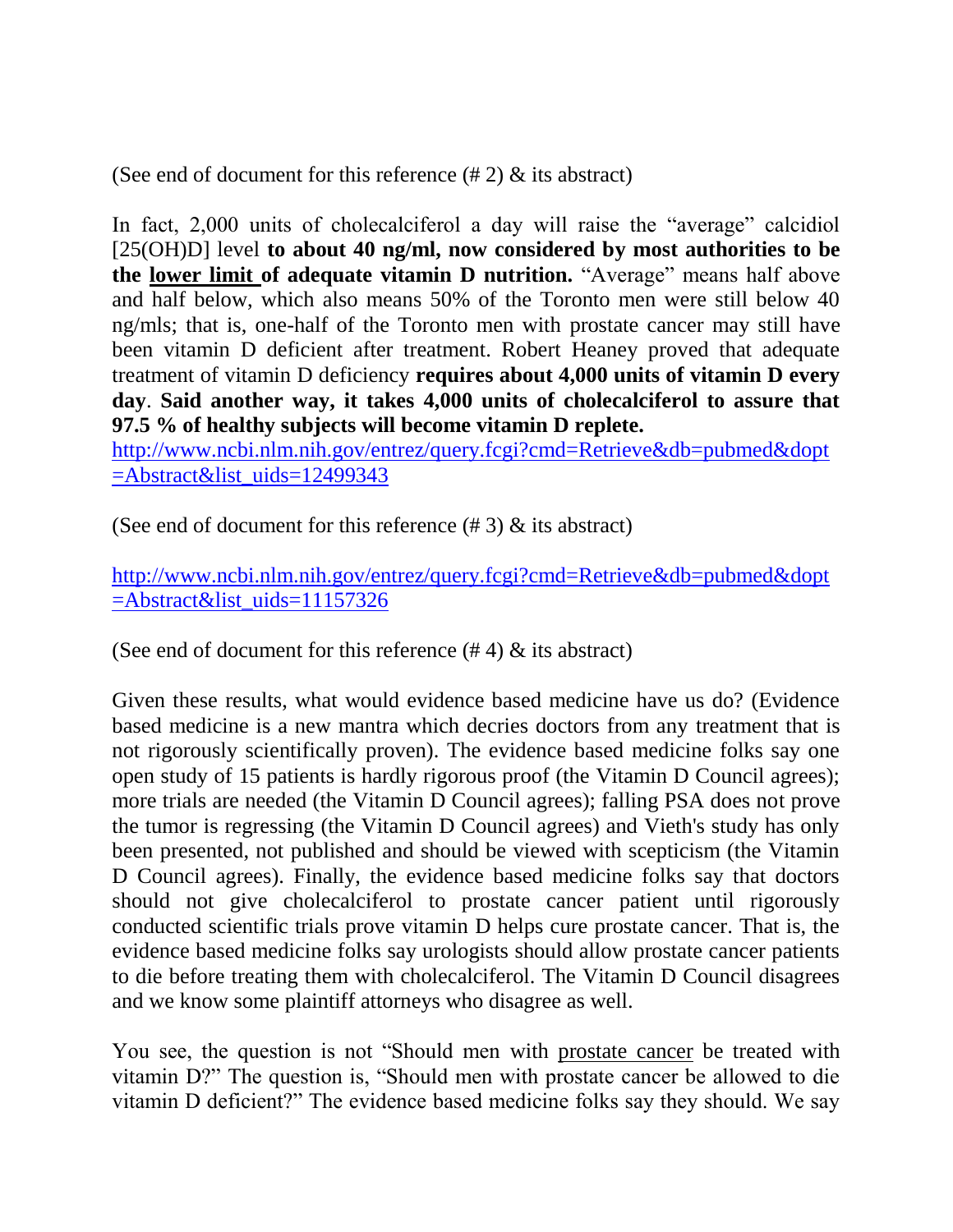they shouldn't. All patients with [prostate cancer](http://eu.xmts.net/76056) should have their vitamin D deficiency aggressively and immediately corrected and that requires up to 4,000 units of cholecalciferol every day. **Physicians, researchers, or scientists who say 4,000 units may be toxic are simply admitting their ignorance of current scientific literature.** 

Physicians who have read the recent scientific literature and who understand the physiology and pharmacology of cholecalciferol **would be comfortable using up to 10,000 units of cholecalciferol a day while following the patient's PSA, urine**  and serum calcium, and 25(OH)D. Thanks to the Toronto group, scientific evidence now exists that suggests such an approach may help prostate cancer patients; only time will tell.

Many patients with prostate cancer are on the long hopeless road towards death. Not only may plain old vitamin D help men with [prostate cancer,](http://eu.xmts.net/76056) it is likely to give them back their hope. Physicians have many rights, but the right to take away hope is not not among them.

John Cannell, MD [The Vitamin D Council](http://cholecalciferol-council.com/)  9100 San Gregorio Road Atascadero, CA 93422

Reinhold Vieth, PhD Mount Sinai Hospital Pathology and Laboratory Medicine 600 University Ave. Department of Medicine Toronto, Ontario, Canada M5G 1X5 Phone (416) 586-5920 Fax (416) 586-8628 Email: [rvieth@mtsinai.on.ca](mailto:rvieth@mtsinai.on.ca)

# REFERENCES & ABSTRACTS

# 1: **[Gross C](http://www.ncbi.nlm.nih.gov/entrez/query.fcgi?db=pubmed&cmd=Search&itool=pubmed_Abstract&term=%22Gross+C%22%5BAuthor%5D)**, **[Stamey T](http://www.ncbi.nlm.nih.gov/entrez/query.fcgi?db=pubmed&cmd=Search&itool=pubmed_Abstract&term=%22Stamey+T%22%5BAuthor%5D)**, **[Hancock S](http://www.ncbi.nlm.nih.gov/entrez/query.fcgi?db=pubmed&cmd=Search&itool=pubmed_Abstract&term=%22Hancock+S%22%5BAuthor%5D)**, **[Feldman D](http://www.ncbi.nlm.nih.gov/entrez/query.fcgi?db=pubmed&cmd=Search&itool=pubmed_Abstract&term=%22Feldman+D%22%5BAuthor%5D)**: **Treatment of early recurrent prostate cancer with 1,25-dihydroxyvitamin D3 (calcitriol).** [J Urol.](javascript:AL_get(this,%20) 159:2035-9,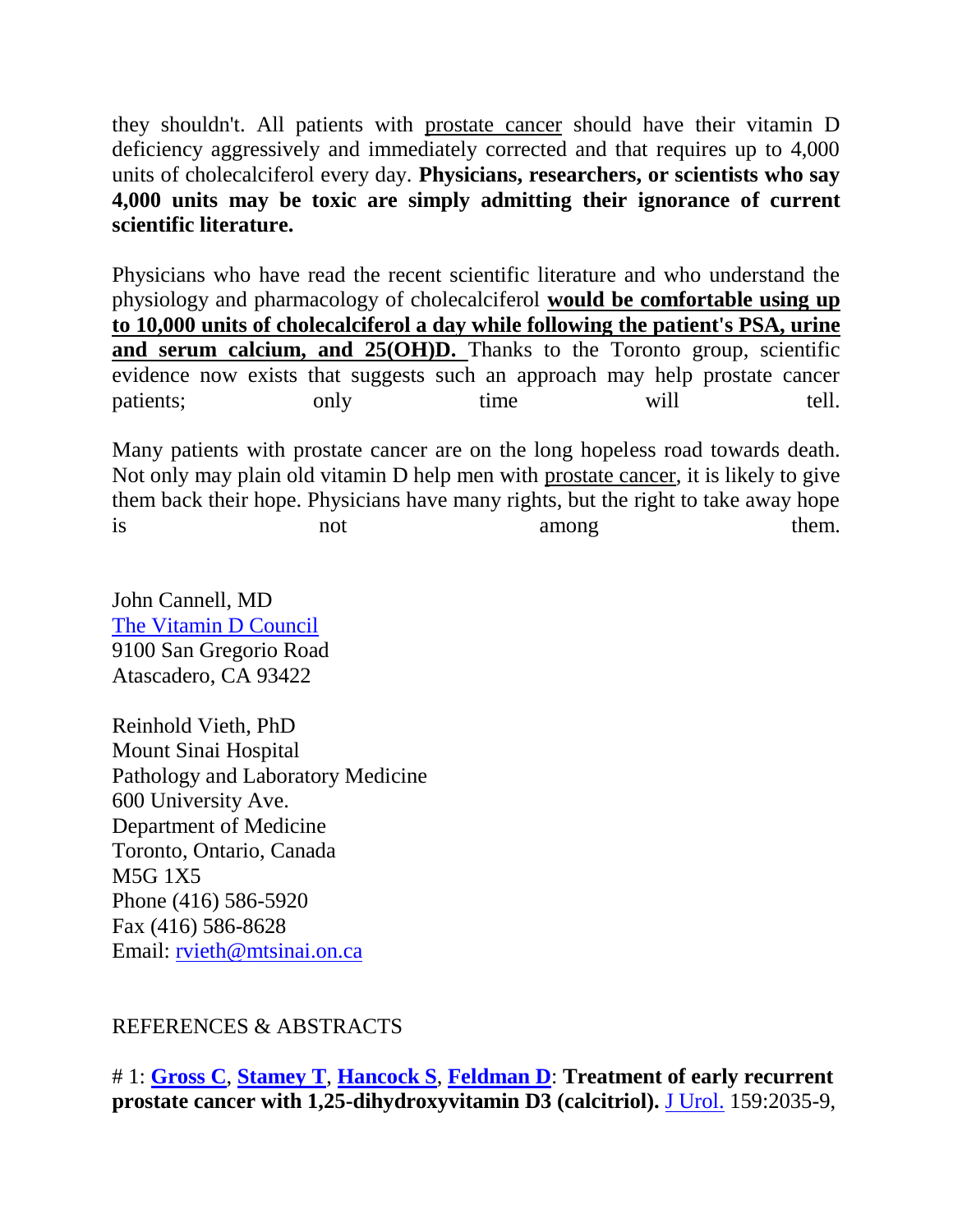1998; discussion 2039-40. Erratum in: J Urol 160:840, 1998. [Related Articles,](http://www.ncbi.nlm.nih.gov/entrez/query.fcgi?db=pubmed&cmd=Display&dopt=pubmed_pubmed&from_uid=9598513&tool=ExternalSearch) [Links](javascript:PopUpMenu2_Set(Menu9598513);)

Department of Medicine, Stanford University School of Medicine, California, USA.

PURPOSE: Substantial experimental and epidemiological data indicate that 1,25 dihydroxyvitamin D3 (calcitriol) has potent antiproliferative effects on human prostate cancer cells. We performed an open label, nonrandomized pilot trial to determine whether calcitriol therapy is safe and efficacious for early recurrent prostate cancer. Our hypothesis was that calcitriol therapy slows the rate of rise of prostate specific antigen (PSA) compared with the pretreatment rate. MATERIALS AND METHODS: After primary treatment with radiation or surgery recurrence was indicated by rising serum PSA levels documented on at least 3 occasions. Seven subjects completed 6 to 15 months of calcitriol therapy, starting with **0.5 microg. calcitriol** daily and **slowly increasing to a maximum dose of 2.5 microg. daily** depending on individual **calciuric and calcemic responses.** Each subject served as his own control, comparing the rate of PSA rise before and after calcitriol treatment. RESULTS: As determined by multiple regression analysis, the rate of PSA rise during versus before calcitriol therapy significantly decreased in 6 of 7 patients, while in the remaining man a deceleration in the rate of PSA rise did not reach statistical significance. Overall the decreased rate of PSA rise was statistically significant ( $p = 0.02$  Wilcoxon signed rank test). **Dose dependent hypercalciuria limited the maximal calcitriol therapy given (range 1.5 to 2.5 microg. daily).** CONCLUSIONS: This pilot study provides preliminary evidence that calcitriol effectively slows the rate of PSA rise in select cases, although dose dependent calciuric side effects limit its clinical usefulness. The development of calcitriol analogues with decreased calcemic side effects is promising, since such analogues may be even more effective for treating prostate cancer. PMID: 9598513

**Strum Comment:** Vieth definitions of safe urinary calcium: a mean urinary calcium-creatinine ratio  $\langle$  or = 1.0 (when calcium and creatinine are measured in mmol;  $\langle$  or = 0.37 when measured in mg) during vitamin D supplementation. Gross et al used a threshold of 0.25 mg for the urinary calcium: creatinine ratio.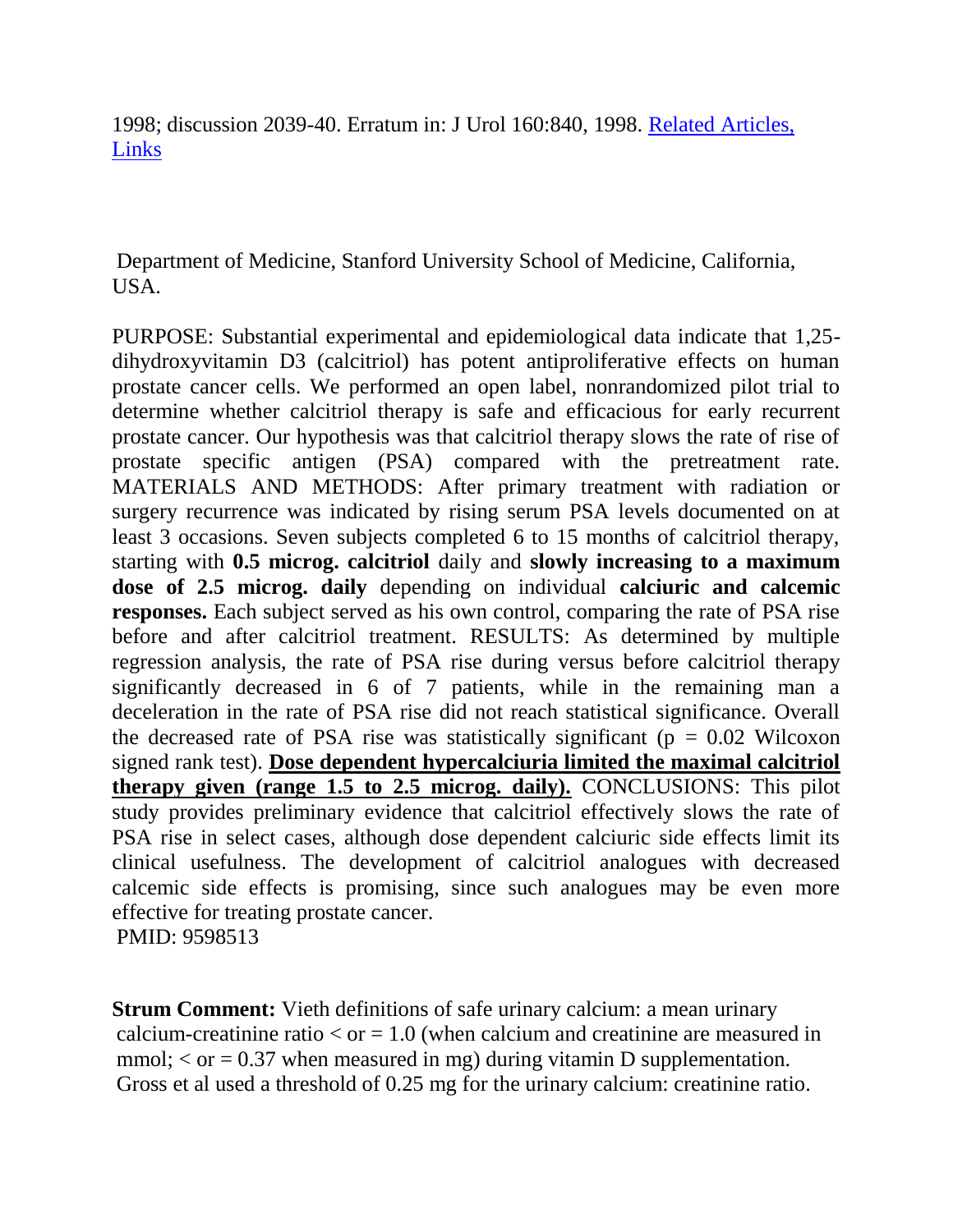#### # 2: **[Vieth R](http://www.ncbi.nlm.nih.gov/entrez/query.fcgi?db=pubmed&cmd=Search&itool=pubmed_Abstract&term=%22Vieth+R%22%5BAuthor%5D)**: **Vitamin D supplementation, 25-hydroxyvitamin D**

**concentrations, and safety.** [Am J Clin Nutr.](javascript:AL_get(this,%20) 69:842-56, 1999. [Related Articles,](http://www.ncbi.nlm.nih.gov/entrez/query.fcgi?db=pubmed&cmd=Display&dopt=pubmed_pubmed&from_uid=10232622&tool=ExternalSearch) [Links](javascript:PopUpMenu2_Set(Menu10232622);)

Comment in: [Am J Clin Nutr. 69:825-6, 1999.](http://www.ncbi.nlm.nih.gov/entrez/query.fcgi?cmd=Retrieve&db=pubmed&dopt=Abstract&list_uids=10232617&itool=pubmed_Abstract) Am J Clin [Nutr. 74:862-4, 2001.](http://www.ncbi.nlm.nih.gov/entrez/query.fcgi?cmd=Retrieve&db=pubmed&dopt=Abstract&list_uids=11722970&itool=pubmed_Abstract)

Department of Laboratory Medicine and Pathobiology, University of Toronto, Mount Sinai Hospital, Ontario, Canada. [rvieth@mtsinai.on.ca](mailto:rvieth@mtsinai.on.ca)

For adults, the 5-microg (200 IU) vitamin D recommended dietary allowance may prevent osteomalacia in the absence of sunlight, but more is needed to help prevent osteoporosis and secondary hyperparathyroidism. **Other benefits of vitamin D supplementation are implicated epidemiologically: prevention of some cancers, osteoarthritis progression, multiple sclerosis, and hypertension.** Totalbody sun exposure easily provides the equivalent of 250 microg (10,000 IU) vitamin D/d, suggesting that this is a physiologic limit. Sailors in US submarines are deprived of environmentally acquired vitamin D equivalent to 20-50 microg (800-2000 IU)/d. **The assembled data from many vitamin D supplementation studies reveal a curve for vitamin D dose versus serum 25-hydroxyvitamin D [25(OH)D] response that is surprisingly flat up to 250 microg (10000 IU) vitamin D/d.** To ensure that serum 25(OH)D concentrations exceed 100 nmol/L (**40ng/ml**), a **total vitamin D supply of 100 microg** (**4000 IU**)/d is required. Except in those with conditions causing hypersensitivity, there is no evidence of adverse effects with serum 25(OH)D concentrations <140 nmol/L **(56 ng/ml),** which require a **total vitamin D supply of 250 microg (10,000 IU)/d to attain.** Published cases of vitamin D toxicity with hypercalcemia, for which the 25(OH)D concentration and vitamin D dose are known, all involve intake of  $>$  or  $=$  1000 microg (40,000 IU)/d. Because vitamin D is potentially toxic, intake of  $>25$  microg (1000 IU)/d has been avoided even though the weight of evidence shows that the currently accepted, no observed adverse effect limit of 50 microg (2000 IU)/d is too low by at least 5-fold. PMID: 10232622

**Strum Comment:** I have added the equivalent value in ng/ml where Vit D levels are expressed in nmol/L.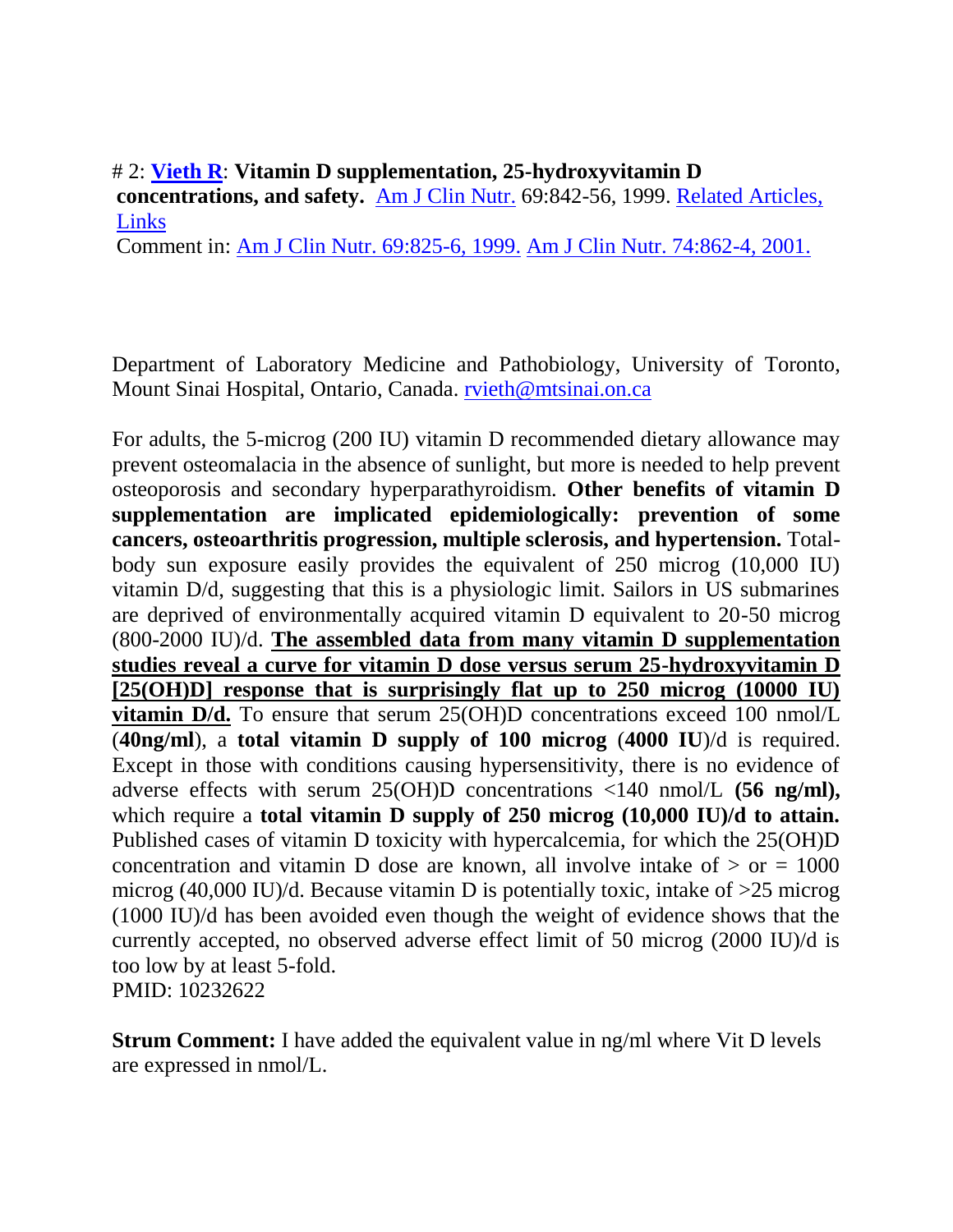### # 3: **[Heaney RP](http://www.ncbi.nlm.nih.gov/entrez/query.fcgi?db=pubmed&cmd=Search&itool=pubmed_Abstract&term=%22Heaney+RP%22%5BAuthor%5D)**, **[Davies KM](http://www.ncbi.nlm.nih.gov/entrez/query.fcgi?db=pubmed&cmd=Search&itool=pubmed_Abstract&term=%22Davies+KM%22%5BAuthor%5D)**, **[Chen TC](http://www.ncbi.nlm.nih.gov/entrez/query.fcgi?db=pubmed&cmd=Search&itool=pubmed_Abstract&term=%22Chen+TC%22%5BAuthor%5D)**, **[Holick MF](http://www.ncbi.nlm.nih.gov/entrez/query.fcgi?db=pubmed&cmd=Search&itool=pubmed_Abstract&term=%22Holick+MF%22%5BAuthor%5D)**, **[Barger-Lux MJ](http://www.ncbi.nlm.nih.gov/entrez/query.fcgi?db=pubmed&cmd=Search&itool=pubmed_Abstract&term=%22Barger%2DLux+MJ%22%5BAuthor%5D)**: **Human serum 25-hydroxycholecalciferol response to extended oral dosing with cholecalciferol.**

[Am J Clin Nutr.](javascript:AL_get(this,%20) 77:204-10, 2003. Erratum in Am J Clin Nutr. 78:1047, 2003. Comment in: [Am J Clin Nutr. 78:496-7, 2003.](http://www.ncbi.nlm.nih.gov/entrez/query.fcgi?cmd=Retrieve&db=pubmed&dopt=Abstract&list_uids=12936937&itool=pubmed_Abstract)

Creighton University, Omaha, NE 68131, USA. [rheaney@creighton.edu](mailto:rheaney@creighton.edu)

BACKGROUND: The cholecalciferol inputs required to achieve or maintain any given serum 25-hydroxycholecalciferol concentration are not known, particularly within ranges comparable to the probable physiologic supply of the vitamin. OBJECTIVES: The objectives were to establish the quantitative relation between **steady state cholecalciferol input and the resulting serum 25 hydroxycholecalciferol concentration and to estimate the proportion of the daily requirement during winter that is met by cholecalciferol reserves in body tissue stores.** DESIGN: Cholecalciferol was administered daily in controlled oral doses labeled at 0, 25, 125, and 250 microg cholecalciferol for approximately 20 wk during the winter to 67 men living in Omaha (41.2 degrees N latitude). The time course of serum 25-hydroxycholecalciferol concentration was measured at intervals over the course of treatment. RESULTS: From a mean baseline value of 70.3 nmol/L (**28.1 ng/ml**), equilibrium concentrations of serum 25 hydroxycholecalciferol changed during the winter months in direct proportion to the dose, with **a slope of approximately 0.70 nmol/L (0.28 ng/ml) for each additional 1 microg cholecalciferol input.** The calculated oral input required to sustain the serum 25-hydroxycholecalciferol concentration present before the study (ie, in the autumn) was 12.5 microg (500 IU)/d, whereas the total amount from all sources (supplement, food, tissue stores) needed to sustain the starting 25 hydroxycholecalciferol concentration was estimated at approximately 96 microg (approximately 3800 IU)/d. By difference, the tissue stores provided approximately 78-82 microg/d. CONCLUSIONS: **Healthy men seem to use 3000-5000 IU cholecalciferol/d, apparently meeting > 80% of their winter cholecalciferol need with cutaneously synthesized accumulations from solar sources during the preceding summer months.** Current recommended vitamin D inputs are inadequate to maintain serum 25-hydroxycholecalciferol concentration in the absence of substantial cutaneous production of vitamin D. PMID: 12499343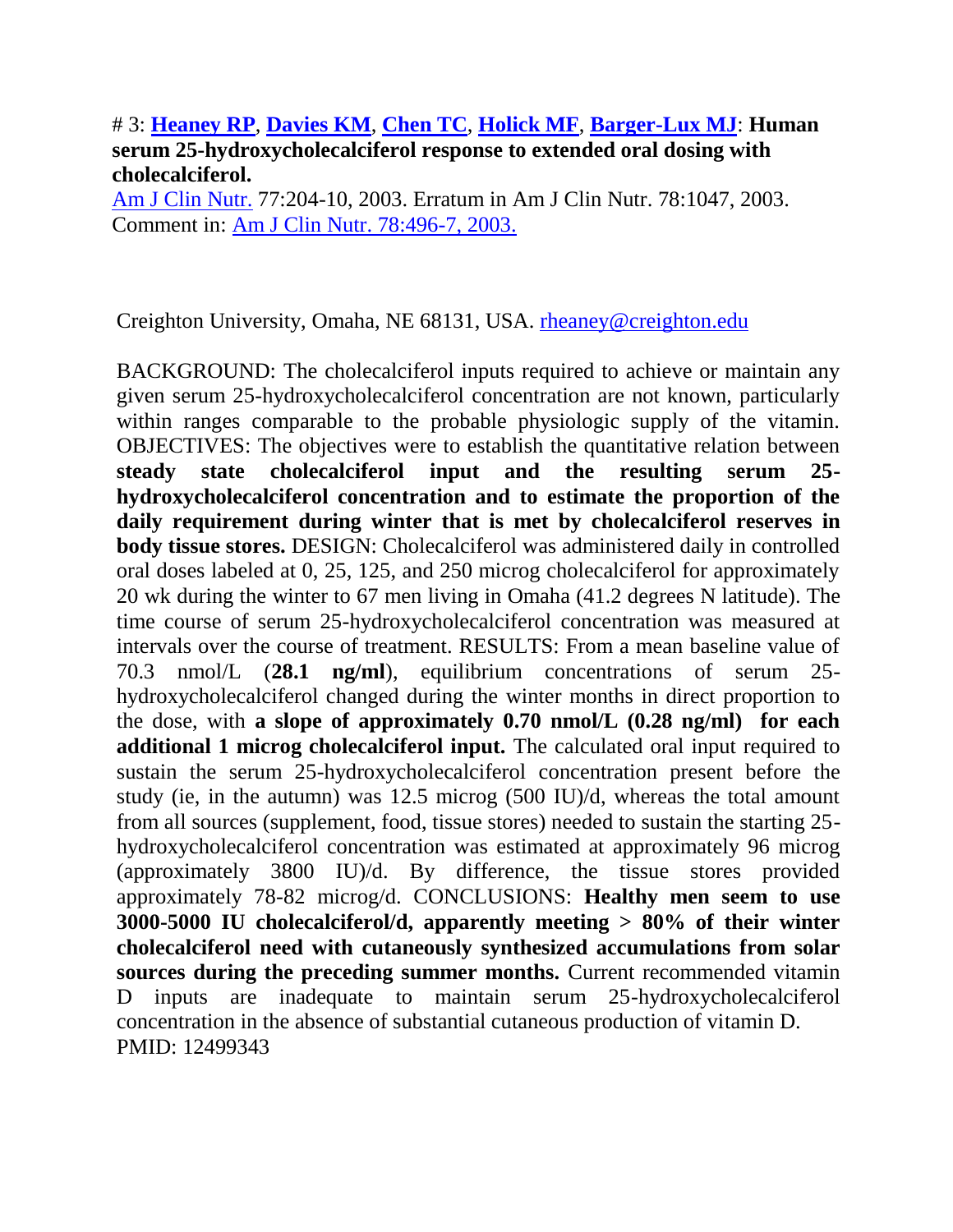**Strum Comment:** 1 microgram (ug) of Vit D-3 = 40 IU; therefore, for each additional 1,000 IU of Vit D-3 taken, blood levels of D-3 should increase by 7 ng/ml. So far, in the patients that I have studied, the increment in D-3 levels has been far less than the above.

# 4: **[Vieth R](http://www.ncbi.nlm.nih.gov/entrez/query.fcgi?db=pubmed&cmd=Search&itool=pubmed_Abstract&term=%22Vieth+R%22%5BAuthor%5D)**, **[Chan PC](http://www.ncbi.nlm.nih.gov/entrez/query.fcgi?db=pubmed&cmd=Search&itool=pubmed_Abstract&term=%22Chan+PC%22%5BAuthor%5D)**, **[MacFarlane GD](http://www.ncbi.nlm.nih.gov/entrez/query.fcgi?db=pubmed&cmd=Search&itool=pubmed_Abstract&term=%22MacFarlane+GD%22%5BAuthor%5D)**: **Efficacy and safety of vitamin D3 intake exceeding the lowest observed adverse effect level.** [Am J Clin Nutr.](javascript:AL_get(this,%20) 73:288-94, 2001[.Related Articles,](http://www.ncbi.nlm.nih.gov/entrez/query.fcgi?db=pubmed&cmd=Display&dopt=pubmed_pubmed&from_uid=11157326&tool=ExternalSearch) [Links](javascript:PopUpMenu2_Set(Menu11157326);) 

Comments in: [Am J Clin Nutr. 74:862-4, 2001; Am J Clin Nutr. 74:864-5, 2001](http://www.ncbi.nlm.nih.gov/entrez/query.fcgi?cmd=Retrieve&db=pubmed&dopt=Abstract&list_uids=11722970&itool=pubmed_Abstract)  [\(author reply 866-7\); Am J Clin Nutr. 74:865-7, 2001.](http://www.ncbi.nlm.nih.gov/entrez/query.fcgi?cmd=Retrieve&db=pubmed&dopt=Abstract&list_uids=11722972&itool=pubmed_Abstract)

Mount Sinai Hospital, Toronto, Ontario, Canada. [rvieth@mtsinai.on.ca](mailto:rvieth@mtsinai.on.ca)

BACKGROUND: The Food and Nutrition Board of the National Academy of Sciences states that 95 microg vitamin D/d is the lowest observed adverse effect level (LOAEL). OBJECTIVE: Our objective was to assess the efficacy and safety of prolonged vitamin D3 intakes of 25 and 100 microg (1000 and 4000 IU)/d. Efficacy was based on the lowest serum 25-hydroxyvitamin D [25(OH)D] concentration achieved by subjects taking vitamin D3; potential toxicity was monitored by measuring serum calcium concentrations and by calculating urinary calcium-creatinine ratios. DESIGN: Healthy men and women  $(n = 61)$  aged 41 +/-9 y (mean +/- SD) were randomly assigned to receive either 25 or 100 microg vitamin D3/d for 2-5 mo, starting between January and February. Serum 25(OH)D was measured by radioimmunoassay. RESULTS: **Baseline serum 25(OH)D was 40.7 +/- 15.4 nmol/L** (mean +/- SD) **= 16.3 ng/ml +/- 6.16 ng/ml**). From 3 mo on, serum 25(OH)D plateaued at 68.7 +/- 16.9 nmol/L **in the 25-microg/d (4,000 IU/day) group (= 27.5 ng/ml +/- 6.7 ng/ml**) and at **96.4 +/- 14.6 nmol/L (= 38.6 +/- 5.8 ng/ml**) **in the 100-microg/d (4,000 IU/day) group**. Summertime serum 25(OH)D concentrations in 25 comparable subjects not taking vitamin D3 were 46.7 +/- 17.8 nmol/L (= 18.7 +/- 7.1 ng/ml). The **minimum and maximum plateau serum 25(OH)D concentrations in subjects taking 25 (1,000 IU) and 100 microg (4,000 IU) vitamin D3/d** were 40 (**16ng/ml**) and 100 nmol/L (**40ng/ml)** and 69 (**27.6 ng/ml**) and 125 nmol/L (**50.0 ng/m**l), respectively. **Serum calcium and urinary calcium excretion did not change significantly at either dosage during the study.** CONCLUSIONS: The 100-microg/d dosage (4,000 IU) of vitamin D3 effectively increased 25(OH)D to high-normal concentrations in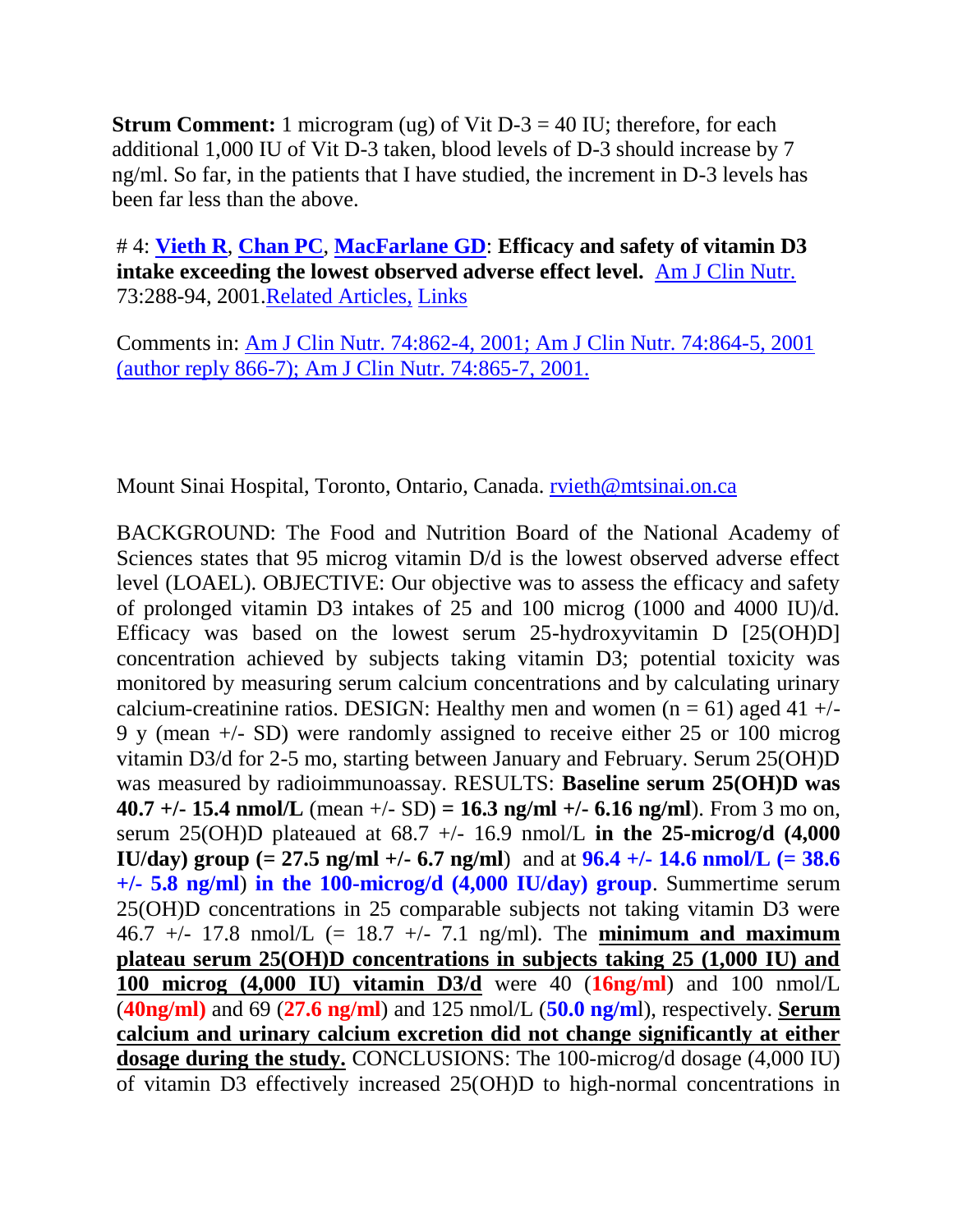practically all adults and serum 25(OH)D remained within the physiologic range; therefore, we consider 100 microg vitamin D3/d to be a safe intake. PMID: 11157326

Recently we are hearing of a study or two claiming Vitamin D having little to do with reining in or preventing prostate cancer. Despite these claims, Vitamin D continues to be an extremely important requirement for other health issues. Read the following regarding Vitamin D deficiency and myocardial infarction (heart attack).

Deficient Vitamin D Levels? Greater Risk Of Myocardial Infarction (Heart Attack)!

[http://www.lef.org/newsletter/2008/0610\\_reduced-vitamin-D-levels-associated](http://www.lef.org/newsletter/2008/0610_reduced-vitamin-D-levels-associated-with-heart-attack-in-men.htm?source=eNewsLetter2008Wk24-1&key=Archive&l=0#article)[with-heart-attack-in-men.htm?source=eNewsLetter2008Wk24-](http://www.lef.org/newsletter/2008/0610_reduced-vitamin-D-levels-associated-with-heart-attack-in-men.htm?source=eNewsLetter2008Wk24-1&key=Archive&l=0#article) [1&key=Archive&l=0#article](http://www.lef.org/newsletter/2008/0610_reduced-vitamin-D-levels-associated-with-heart-attack-in-men.htm?source=eNewsLetter2008Wk24-1&key=Archive&l=0#article)

# **IF ABOVE TOO LONG TO OPEN, TRY....**

# **<http://tinyurl.com/5yv339>**

The June 9, 2008 issue of the American Medical Association journal *[Archives of](http://archinte.ama-assn.org/)  [Internal Medicine](http://archinte.ama-assn.org/)* published the finding of Harvard researchers that men who have deficient vitamin D levels have a greater risk of myocardial infarction (heart attack) than men whose blood levels of the vitamin are sufficient.

For the current study, Edward Giovannucci, MD of Harvard School of Public Health and his associates reviewed data from men aged 40 to 75 who participated in the Health Professionals Follow-up Study, a prospective cohort investigation designed to evaluate associations between chronic disease incidence and diet among male health care professionals. Blood samples collected from 1993 to 1995 were analyzed for plasma 25-hydroxyvitamin D (25-OHD), lipoprotein and triglyceride levels, and diet and lifestyle factors were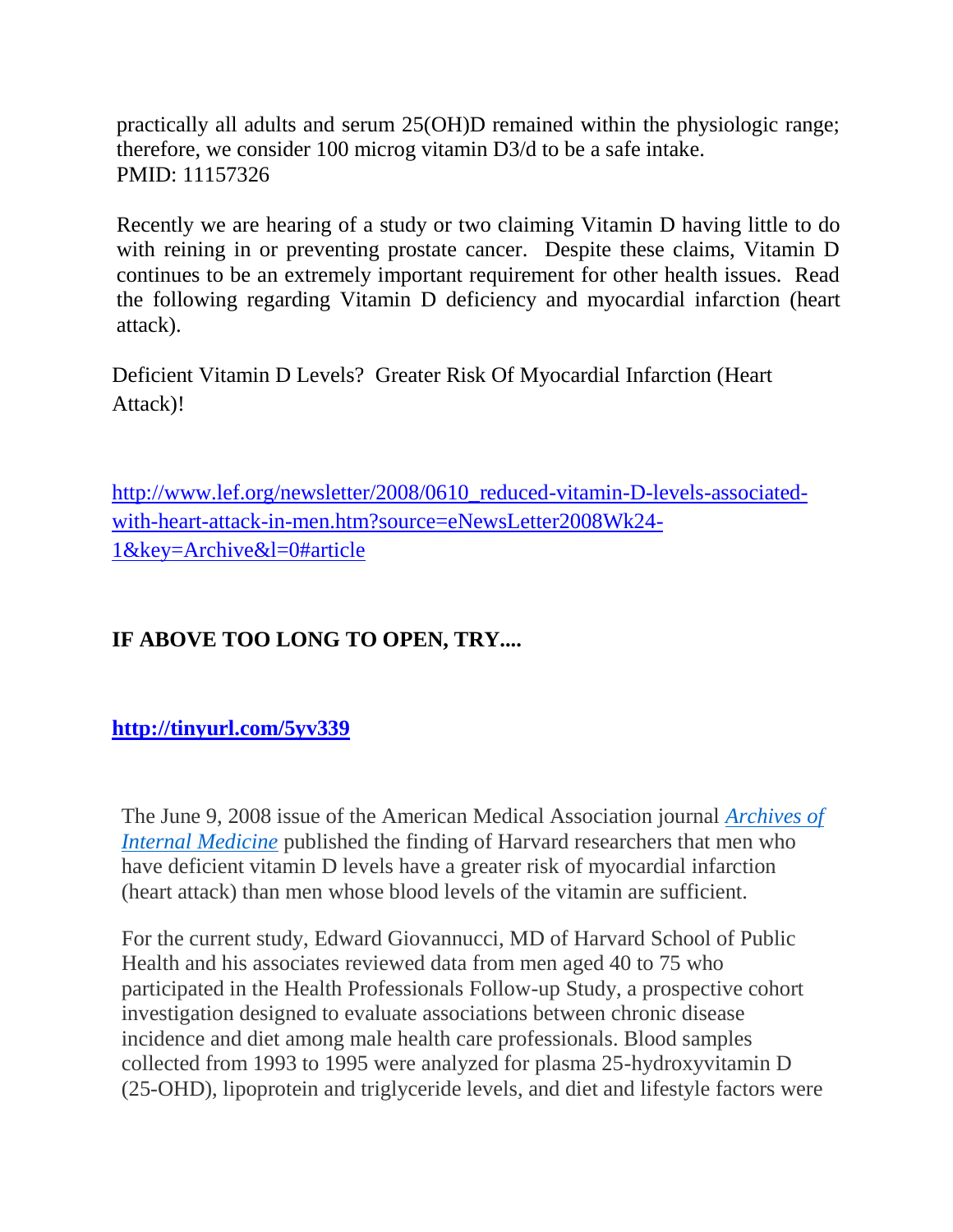ascertained though the use of questionnaires. Nine hundred participants without heart disease were matched for age, smoking status, and time of blood collection with 454 men aged 40 to 75 who had fatal coronary heart disease or non-fatal heart attack diagnosed between the time of blood sample collection through January, 2004.

Adjusted analysis of the data found a 2.42 times greater risk of heart attack among subjects with plasma vitamin D levels of 15 nanograms per milliliter or less compared with those whose levels were sufficient at 30 nanograms per milliliter or higher. Even those whose vitamin D levels were intermediate had a 43 to 60 percent greater risk of heart attack compared to men with sufficient levels. Adjustment for a number of factors, such as family history of heart attack, failed to significantly reduce the association. Men with low levels of vitamin D were more likely to live in northern states, and less likely to be white or to use a multivitamin supplement, among other characteristics revealed by the analysis.

In their commentary, the authors cite vitamin D's effect on smooth muscle cell proliferation, inflammation, vascular calcification, and blood pressure via the renin-angiotensin system as possible protective mechanisms against myocardial infarction. Other potential mechanisms include protection against type 2 diabetes, inflammation, and seasonal respiratory tract infections (especially influenza), all of which can impact cardiovascular disease mortality.

"These results further support an important role for vitamin D in myocardial infarction risk," the authors write. "If this association is causal, which remains to be established, the amount of vitamin D required for optimal benefit may be much higher than would be provided by current recommendations (200-600 IU per day), **especially in those with minimal sun exposure. Thus, the present findings add further support that the current dietary requirements of vitamin D need to be increased to have an effect on circulating 25(OH)D levels substantially large enough for potential health benefits."** (**MY NOTE: Bold lettering and underlining my emphasis. Key importance is to have your Vitamin D level tested with a 25-hydroxy Vitamin D blood serum test and if deficient take action with increased but safe sun exposure as well as supplement consideration – in any event, include discussion with your physician). And keep in mind,** in view of laboratory results actually found to be reading approximately 20% too low, we should strive for a laboratory 25-hydroxy Vitamin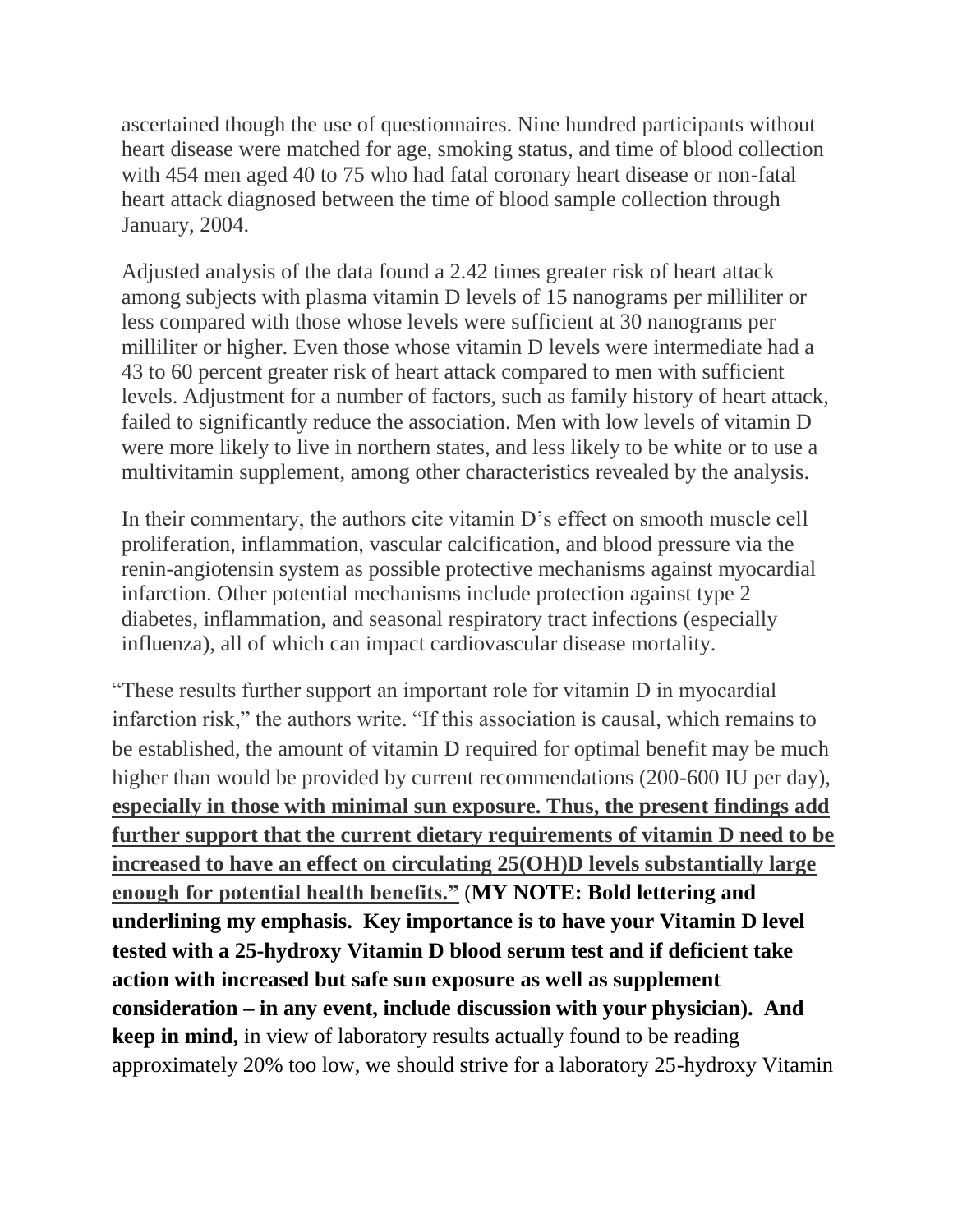D level of between 75ng/ml to 94ng/ml in order to have reached a "true" range between 60ng/ml and 75ng/ml.

**And even more:**

**<http://tinyurl.com/4ux995>**

#### **Lower vitamin D levels predict increased blood sugar and insulin resistance**

The October, 2008 issue of the journal *[Diabetes](http://diabetes.diabetesjournals.org/)* published the outcome of a study of middle-aged men and women which found that lower serum vitamin D levels were associated with an increase in the risk of developing insulin resistance and elevated blood sugar over a ten year follow up period.

Researchers at the Institute of Metabolic Science in Cambridge, England followed 524 nondiabetic participants in the Ely Study, a prospective study established in 1990. Upon enrollment, the vitamin D marker serum 25 hydroxyvitamin D, serum parathyroid hormone, insulin-like growth factor-1 (IGF-1) and other factors were measured, and personal health habits such as smoking status and physical activity levels were ascertained. Weight, height, waist circumference, blood pressure, plasma glucose, lipids, and fasting insulin were measured during the initial and ten year follow-up visits.

At the end of the follow-up period, having a higher serum vitamin D level was associated with a lower adjusted ten-year risk of elevated blood sugar, insulin resistance, and high metabolic syndrome score. An association between increased IGF-1 levels and metabolic syndrome risk observed in an earlier study was not noted in the current research.

The authors remark that the study's findings add evidence to previously reported observations concerning vitamin D's effect on metabolic syndrome risk. Possible mechanisms of vitamin D include direct effects on pancreatic beta cell secretory function, and indirect effects involving inflammatory processes. Additionally, insufficient vitamin D can elevate serum parathyroid hormone, which is associated with a reduction in insulin sensitivity in healthy individuals.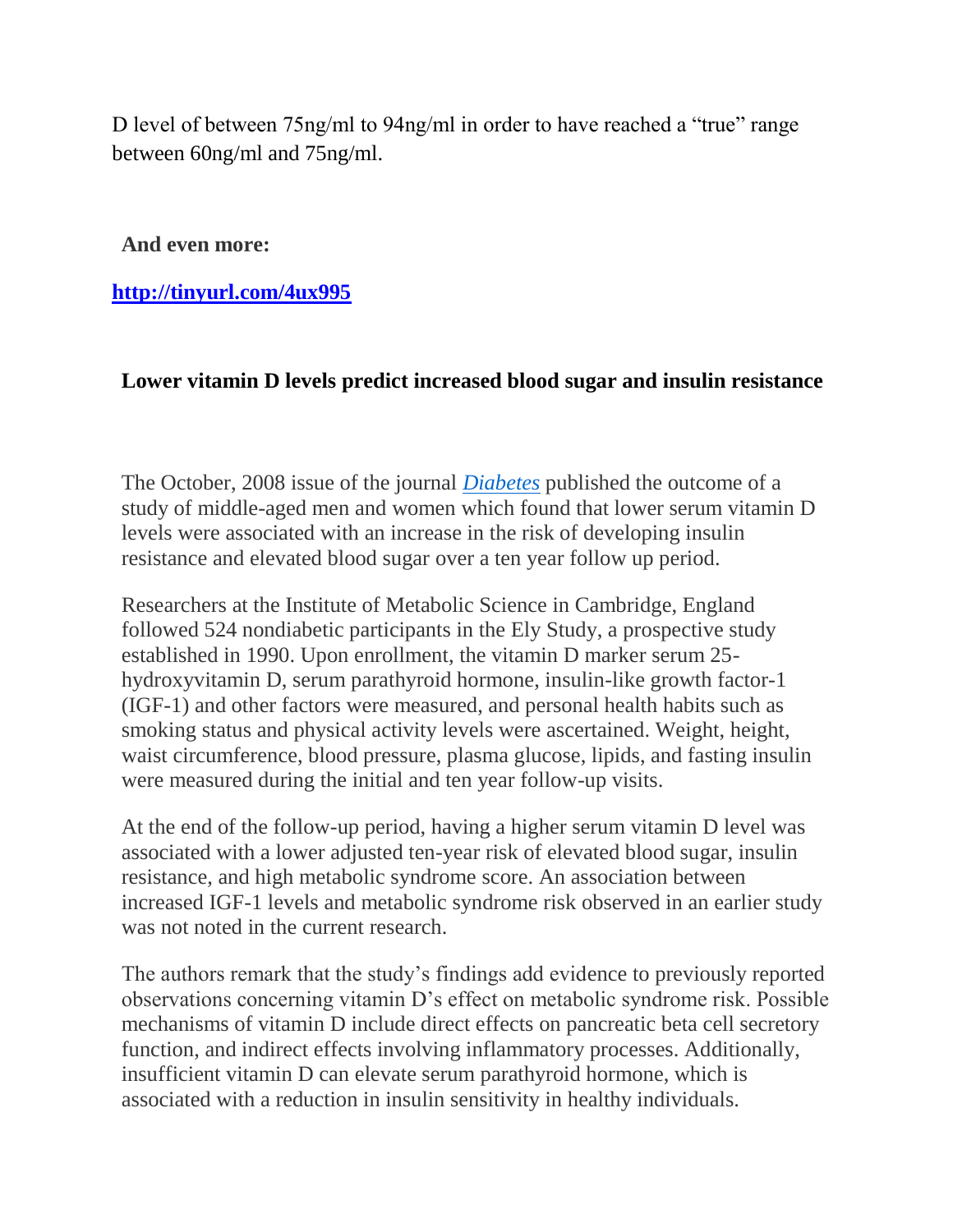In an accompanying editorial, Robert Scragg of the University of Auckland in New Zealand asks the question, "Are we ready for a prevention trial?" In light of the dramatically rising diabetes rates worldwide and the mounting evidence for a role of vitamin D in the prevention of the disease, well-designed clinical trials involving vitamin D supplementation are needed to confirm vitamin D's possible protective benefits. Dr Scragg notes that the dose of vitamin D administered in these trials needs to be at least 2,000 international units per day in order to raise serum 25-hydroxyvitamin D levels above 80 nanomoles per liter, a level at which diabetes risk is lowest. **(MY NOTE: 80nmol/L = 32ng/ml – the very low side of supposed "safe" level. One's level should be much higher and at the very least, 50ng/ml/125nmol/L. To raise levels, likely no less than 4000 IU daily would be required).** "If well-designed trials are carried out and confirm a protective effect from vitamin D, it could be used by the general population as a simple and cheap solution to help prevent the diabetes epidemic," he concludes.

#### AND THIS FROM JOHNS HOPKINS:

## [Can Vitamin D Prevent Prostate Cancer?](http://www.johnshopkinshealthalerts.com/alerts/prostate_disorders/JohnsHopkinsProstateDisordersHealthAlert_2939-1.html?ET=johnshopkins_blog:e15869:234339a:&st=email&st=email&s=EPH_090319_005)

If you thought vitamin D's main role was preventing rickets and strengthening bone, think again. Many researchers now believe that the "sunshine vitamin" may one day play a key role in preventing the growth of prostate cancer, and in killing rogue prostate cancer cells that have escaped into the body. The data are quite suggestive and vitamin D is a most promising area for prostate cancer research.

During the past decade, there's been a surge in research into the association between vitamin D and prostate cancer. Multiple studies have reported a link between sub-optimal levels of vitamin D and an increased risk of developing various cancers including prostate cancer, although not all studies have been confirmatory. While these findings are encouraging and could eventually lead to widespread screening for and treatment of vitamin D deficiencies, we still need a large, randomized, placebo-controlled trial to demonstrate whether vitamin D supplementation can actually prevent prostate cancer.

Vitamin D was first isolated by Adolf Windaus, who was awarded the Nobel Prize in 1928 for his work. Vitamin D is not actually a vitamin; it's a hormone. A vitamin is a substance you have to get from food. Vitamin D, however, is manufactured in the body -- the definition of a hormone. While researchers are still working to determine the effects of vitamin D on the prostate, here are some of the heart benefits of this vitamin: